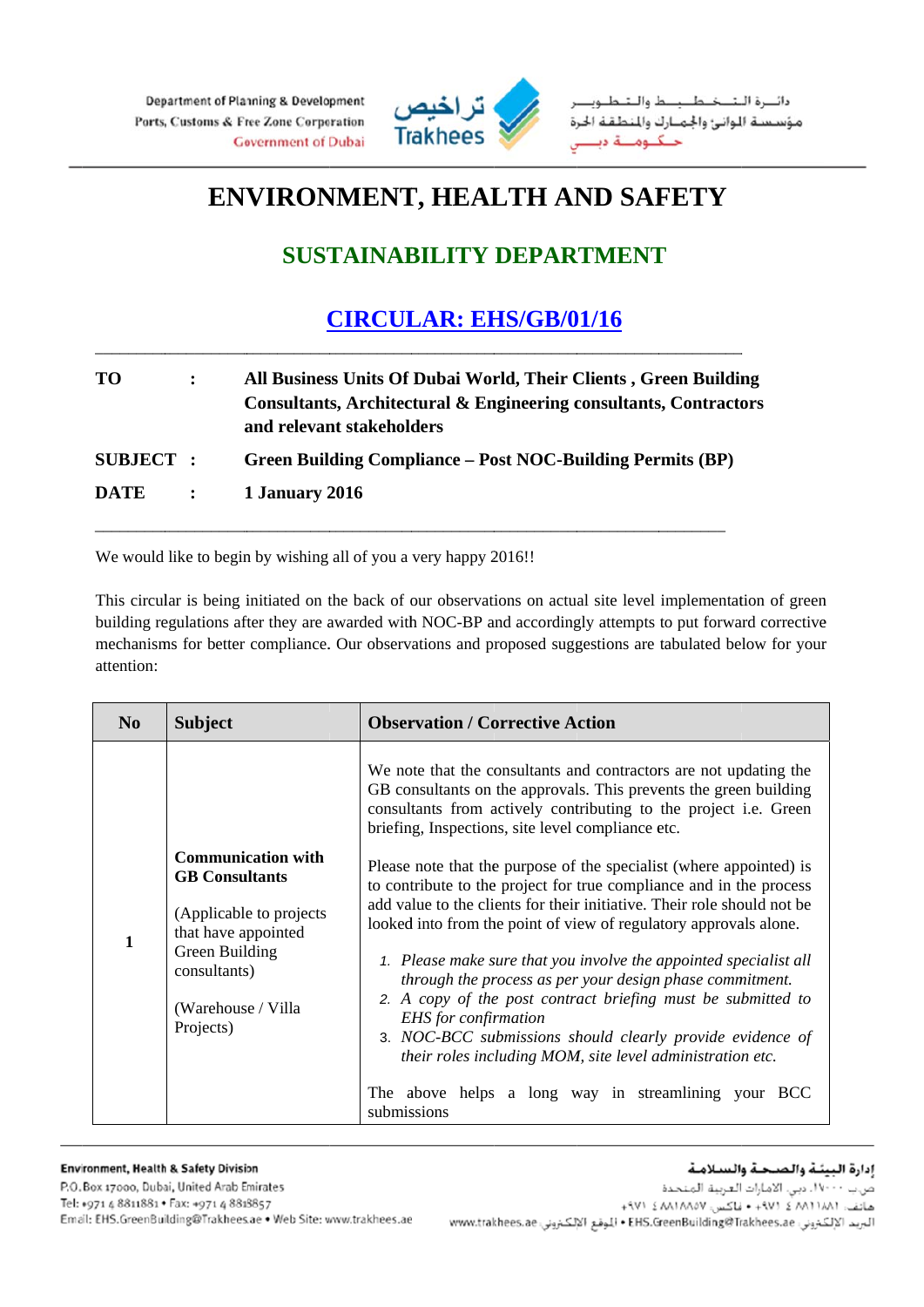Department of Planning & Development Ports, Customs & Free Zone Corporation **Government of Dubai** 



دائــرة الـتــخـطـــيــط والـتـطــويــ مؤسسة الوانئ واجمارك والنطقة الحرة حنكنومينة دينيس

| N <sub>0</sub>   | <b>Subject</b>                                                                                      | <b>Observation / Corrective Action</b>                                                                                                                                                                                                                                                                                                                                                                                                                                        |
|------------------|-----------------------------------------------------------------------------------------------------|-------------------------------------------------------------------------------------------------------------------------------------------------------------------------------------------------------------------------------------------------------------------------------------------------------------------------------------------------------------------------------------------------------------------------------------------------------------------------------|
|                  | <b>Informing the specialists</b><br>ONLY prior BCC to<br>stages                                     | We have often received the feedback that the consultants and<br>contractors are involving the GB consultants in the project till<br>BCC submission.                                                                                                                                                                                                                                                                                                                           |
| $\boldsymbol{2}$ | (Applicable<br>to projects<br>have<br>appointed<br>that<br><b>Building</b><br>Green<br>consultants) | Please be aware that the specialists are not for approvals alone<br>rather they are expected to support the site team in complying<br>with the regulations as per the original commitment. Please be<br>advised as under:                                                                                                                                                                                                                                                     |
|                  | (Warehouse)<br>Villa<br>Projects)                                                                   | 1. Site level compliance should not be compromised<br>2. In cases where you have appointed a specialist, please keep<br>the channel of communication open and purposeful.<br>3. Coordinate and ensure a healthy compliance which would<br>make the process simpler during NOC-BCC Submissions /<br>review<br>4. NOC-BCC submissions should clearly provide evidence of<br>their roles                                                                                         |
|                  | <b>Non Compliance during</b><br>construction activity.                                              | We have noted that in some cases the project has procured /<br>installed systems that do not comply with the regulations and<br>those are inconsistent with what was committed to EHS during<br>NOC-BP.                                                                                                                                                                                                                                                                       |
|                  |                                                                                                     | Please be aware that such practices are incorrect. The NOC-BP<br>clearly carries a statement "we suggest that you bring to EHS<br>attention on any matters that potentially impact the sustainability<br>commitments made by you. Request for waivers or deviations at<br>the NOC-BCC stage without proof of earlier communication to<br>and written clearance from EHS will not be entertained".                                                                             |
| 3                |                                                                                                     | 1. Please comply with all your commitments<br>2. Update EHS through progress reports in a format of your<br>choice. A suggested format is also available in our portal<br>3. Approach EHS for any technical challenges with proper<br>justification which would be reviewed by EHS for a suitable<br>decision / interpretation<br>4. These would be part of NOC-BCC submissions which would<br>clearly highlight the sequence of activities on any area of<br>non-conformance |
|                  |                                                                                                     | In case the project is seeking the role of a green building<br>specialist, please ensure that all issues are discussed with them for<br>a suitable solution. Communications with EHS should be routed<br>through the specialists for Green building related issues.                                                                                                                                                                                                           |